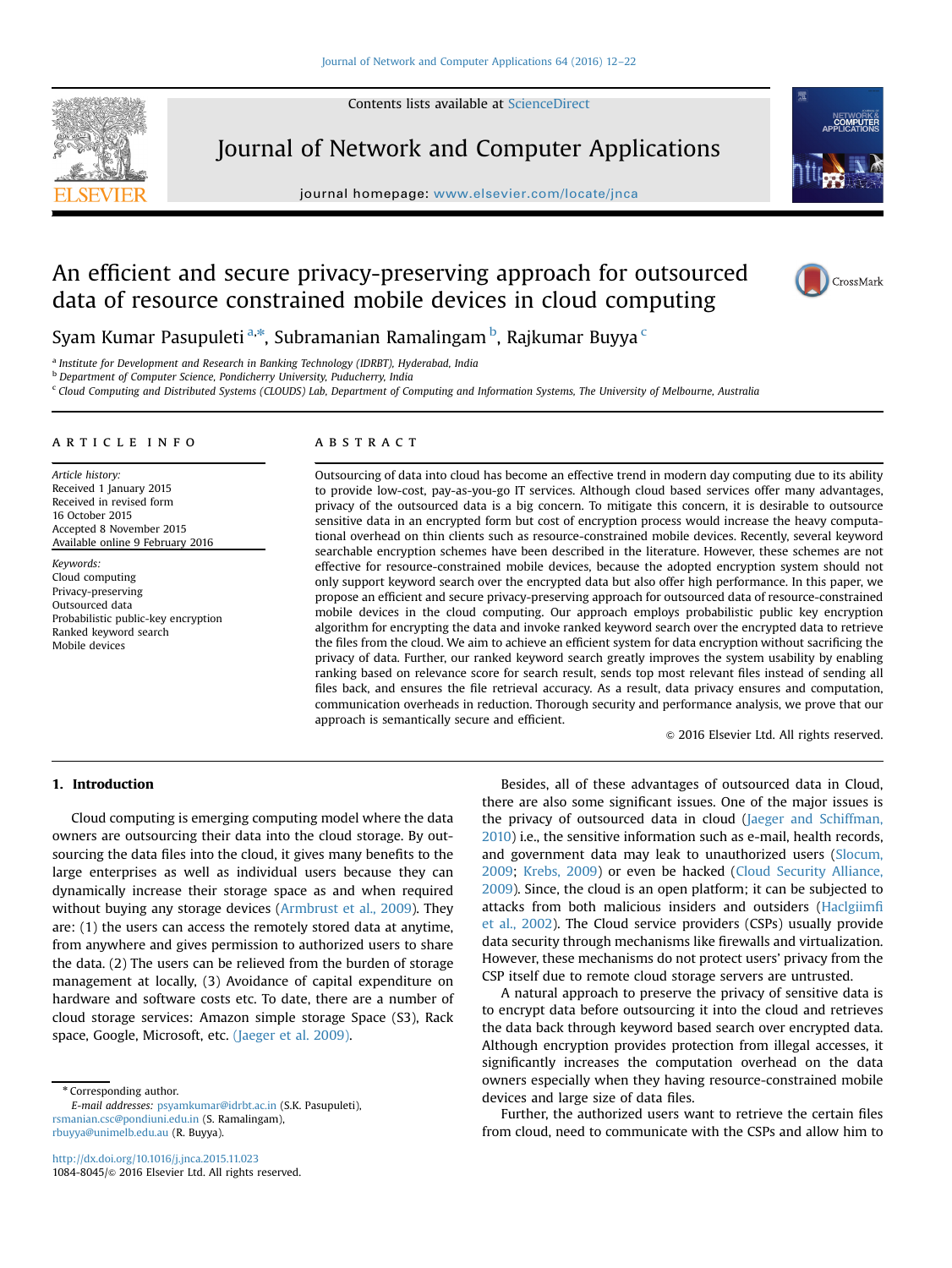operate over the encrypted data. To meet effective data retrieval, it is preferred to get the most relevant files instead of getting all files i.e., The files should be ranked and only highest relevant files are send back to the users, which is highly desirable in the "pay-asyou-use" cloud model. However, it is challenging task that retrieves the data back in a secure and efficient manner without being able to extract useful information from the cloud.

Therefore, the efficient and secure mechanisms are needed to protect the privacy of sensitive data in a cloud environment. Moreover, the importance and necessity of privacy preserving of data search techniques are even more pronouncing in the cloud applications. For example, large companies that are operating on the public clouds like Google or Amazon may access the sensitive data, search patterns, hiding the query and retrieved data has great importance in ensuring the privacy of that using cloud services.

Recently, several keyword search based encryption schemes have been proposed to ensure the privacy of outsourced data ([Song et al., 2000](#page-10-0); [Goh, 2003](#page-10-0); [Chang and Mitzenmacher, 2005;](#page-10-0) [Curtmola et al., 2006](#page-10-0); [Li et al., 2010;](#page-10-0) [Kuzu et al., 2012](#page-10-0); [Lu, 2012;](#page-10-0) [Orencik and Savas, 2014](#page-10-0); [Wang et al., 2012](#page-10-0); [Cao et al., 2014;](#page-10-0) [Boneh](#page-10-0) [et al., 2004;](#page-10-0) [Bellare et al., 2007;](#page-10-0) [Attrapadung and Li Bert, 2010;](#page-10-0) [Katz et al., 2008;](#page-10-0) [Ogata and Kurosawa, 2004](#page-10-0); [Shi et al., 2007;](#page-10-0) [Waters et al., 2004](#page-10-0); [Bao et al., 2008;](#page-10-0) [Boldyreva et al., 2009;](#page-10-0) [Liu et](#page-10-0) [al., 2012;](#page-10-0) [Yu et al., 2013](#page-10-0)). In all these schemes, the data owner first encrypts the data before outsourcing it and later retrieves them through keyword search or ranked keyword search. The schemes ([Song et al., 2000](#page-10-0); [Goh, 2003](#page-10-0); [Chang and Mitzenmacher, 2005;](#page-10-0) [Curtmola et al., 2006](#page-10-0); [Li et al., 2010;](#page-10-0) [Kuzu et al., 2012](#page-10-0); [Lu, 2012;](#page-10-0) [Orencik and Savas, 2014;](#page-10-0) [Wang et al., 2012;](#page-10-0) [Cao et al., 2014](#page-10-0)) and ([Boneh et al., 2004;](#page-10-0) [Bellare et al., 2007](#page-10-0); [Attrapadung and Li Bert,](#page-10-0) [2010;](#page-10-0) [Katz et al., 2008;](#page-10-0) [Ogata and Kurosawa, 2004;](#page-10-0) [Shi et al., 2007;](#page-10-0) [Waters et al., 2004;](#page-10-0) [Bao et al., 2008;](#page-10-0) [Boldyreva et al., 2009](#page-10-0)) proposed under symmetric-key cryptography and public-key cryptography respectively. However, such encryption schemes use too much CPU time and memory power of client during the encryption and decryption process. That is the thin client has only limited bandwidth, CPU power, and memory, therefore, the traditional encryption schemes cannot work well in cloud environment.

To avoid above problems, [Liu et al. \(2012\)](#page-10-0) proposed a secure and privacy-preserving keyword search over the encrypted data for cloud storage applications using Elliptic Curve Cryptography (ECC) over Fp. However, this scheme supports only Boolean keyword search i.e., either a keyword exists in a file or not, without considering the difference of relevance with the queried keyword of these files in the result. To improve the efficiency without sacrificing privacy, [Yu et al. \(2013\)](#page-10-0) proposed a Two Round Searchable Encryption (TRSE) scheme that supports ranked multikeyword search over encrypted data for file retrieval. It employs the vector space model and homomorphic encryption as a result, the information leakage can be eliminated and data security is ensured. However, the computation and communication costs of this scheme are quite large, since every search term in a query requires several homomorphic encryption operations on the data owner side. Further, it uses two-round communication process to retrieve the files back which resulting the unnecessary communication overhead.

In this paper, we propose an efficient and secure privacypreserving approach to avoid all above problems while preserving the privacy and integrity of outsourced data in the cloud. In our scheme, the data owner first builds the index for file collection, encrypts both index and data files, and stores them in the cloud. Later, to retrieve the stored files from the cloud server, the authorized user generate trapdoor for keywords and sends to the server. Upon receiving the trapdoor, the cloud server search for a list of matched file entries and their corresponding encrypted relevance scores. Then matched files should be sent back to the

user in a ranked sequence based on the relevance scores. By decrypting it, the user gets the original files back. Further, our approach verifies the integrity of data in cloud. This approach utilizes the probabilistic public key encryption technique [\(Witten](#page-10-0) [et al., 1999\)](#page-10-0) and ranked keyword search ([Cao et al., 2014;](#page-10-0) [Yu et al.,](#page-10-0) [2013\)](#page-10-0). It greatly reduces the processing overhead of data owners while encrypting the files, index and it is most suitable for resource-constrained mobile devices (thin clients) in Cloud computing and ranked keyword search process reduce the communication overhead during the file retrieval. Through the security and performance analysis, we prove that our scheme is semantically secure and efficient.

The key contributions of our work can be summarized as follows:

- 1. We propose an efficient and secure privacy-preserving approach; it uses probabilistic public key encryption technique to reduce computational overhead on owners while encryption and decryption process without leaking any information about the plaintext.
- 2. Our approach uses ranked keyword search on encrypted data to retrieve the files back. It enables the cloud server to determine whether a given file contains certain keywords and associated relevance score without knowing of any information about both the keywords and the files. It greatly reduces the communication overhead during the file retrieval process. It also verifies the integrity of data stored in cloud
- 3. Through analysis on security demonstrates that propose scheme can be proved semantically secure under different attacks. Furthermore, the performance analysis and experiential results show that our scheme is efficient and it outperforms compared with existing schemes.

The rest of the paper is organized as follows: In Section 2, we briefly discuss about existing schemes. In [Section 3](#page-3-0), we explain system architecture used in our scheme. In [Section 4,](#page-3-0) we describe our proposed approach. In [Sections 5](#page-6-0) and [6](#page-7-0), we analyze security, and performance analysis respectively. In [Section 7,](#page-9-0) we identify limitations and areas of improvements. Finally, we conclude our paper with future directions in [Section 8](#page-9-0).

# 2. Related work

The searchable encryption schemes have been widely investigated as a cryptographic primitive with a focus on security definition formalizations and efficiency improvements ([Song et al.,](#page-10-0) [2000](#page-10-0); [Goh, 2003;](#page-10-0) [Chang and Mitzenmacher, 2005](#page-10-0); [Curtmola et al.,](#page-10-0) [2006;](#page-10-0) [Li et al., 2010;](#page-10-0) [Kuzu et al., 2012](#page-10-0); [Lu, 2012](#page-10-0); [Orencik and Savas,](#page-10-0) [2014;](#page-10-0) [Wang et al., 2012;](#page-10-0) [Cao et al., 2014;](#page-10-0) [Boneh et al., 2004;](#page-10-0) [Bellare](#page-10-0) [et al., 2007;](#page-10-0) [Attrapadung and Li Bert, 2010](#page-10-0); [Katz et al., 2008;](#page-10-0) [Ogata](#page-10-0) [and Kurosawa, 2004;](#page-10-0) [Shi et al., 2007](#page-10-0); [Waters et al., 2004](#page-10-0); [Bao et al.,](#page-10-0) [2008;](#page-10-0) [Boldyreva et al., 2009;](#page-10-0) [Liu et al., 2012](#page-10-0); [Yu et al., 2013\)](#page-10-0). These searchable encryption schemes can be divided into two types: symmetric key encryption ([Song et al., 2000;](#page-10-0) [Goh, 2003;](#page-10-0) [Chang](#page-10-0) [and Mitzenmacher, 2005;](#page-10-0) [Curtmola et al., 2006](#page-10-0); [Li et al., 2010;](#page-10-0) [Kuzu et al., 2012](#page-10-0); [Lu, 2012](#page-10-0); [Orencik and Savas, 2014](#page-10-0); [Wang et al.,](#page-10-0) [2012;](#page-10-0) [Cao et al., 2014](#page-10-0)) and public key encryption [\(Boneh et al.,](#page-10-0) [2004;](#page-10-0) [Bellare et al., 2007](#page-10-0); [Attrapadung and Li Bert, 2010](#page-10-0); [Katz](#page-10-0) [et al., 2008](#page-10-0); [Ogata and Kurosawa, 2004](#page-10-0); [Shi et al., 2007;](#page-10-0) [Waters](#page-10-0) [et al., 2004](#page-10-0); [Bao et al., 2008](#page-10-0); [Boldyreva et al., 2009\)](#page-10-0).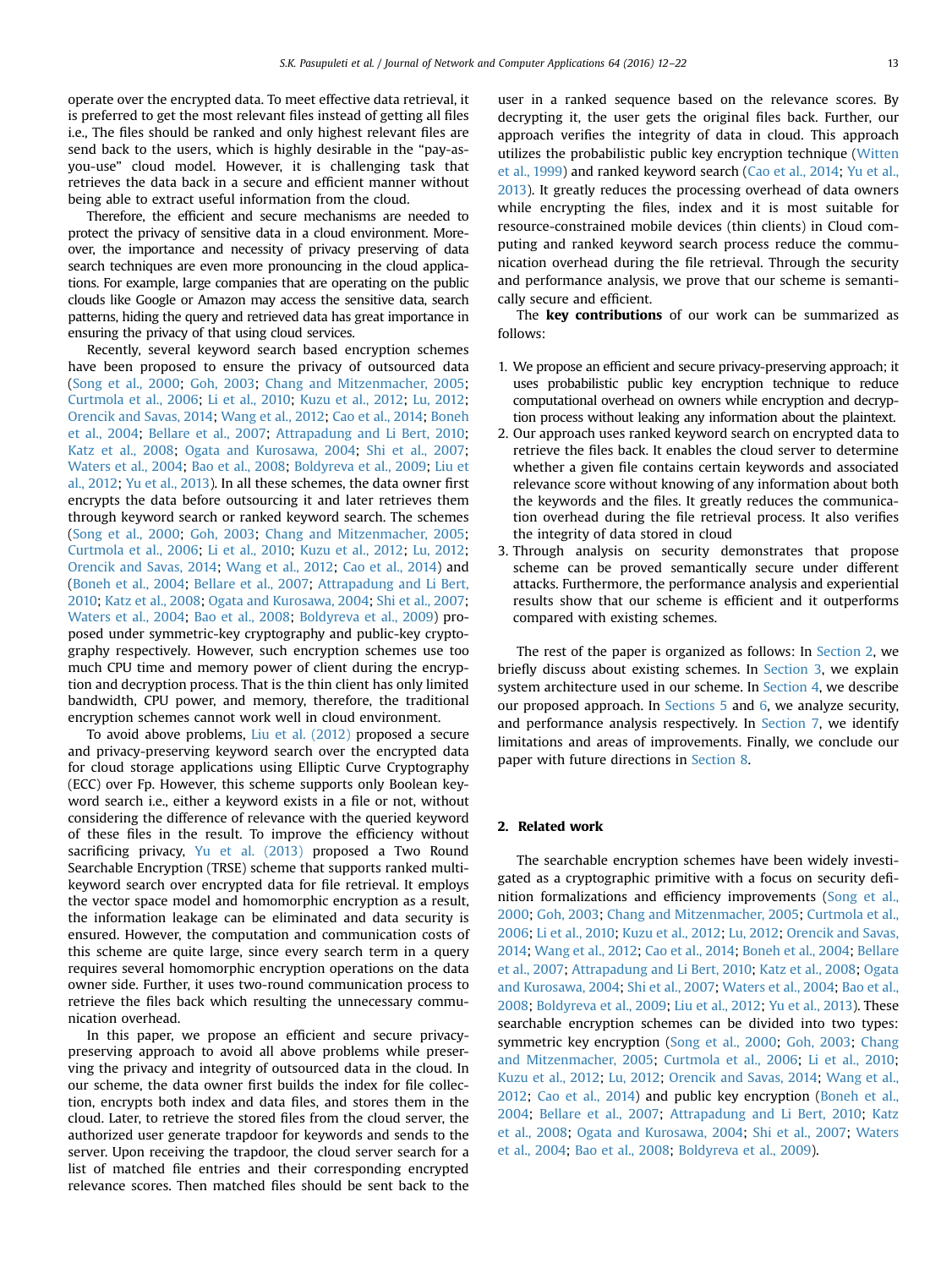# 2.1. Searchable encryption schemes based on symmetric key encryption

The symmetric key encryption scheme allows a data owner to outsource its data symmetrically encrypted to an untrusted server and later to search for a specific file in server via trapdoor.

Song et al. [Song et al. \(2000\)](#page-10-0) introduced the notion of symmetric searchable encryption scheme, where each word in the file encrypted under a special two-layered encryption. Thus, the search time is linear to file collection length. Later, Goh et al. [Goh](#page-10-0) [\(2003\)](#page-10-0) developed a Bloom filter based per-file index scheme to reduce a workload for each search request proportional to the number of files in the collection. Similarly, Chang et al. [Chang and](#page-10-0) [Mitzenmacher \(2005\)](#page-10-0) also described a per-file index scheme, which is slightly stronger, than [\(Goh, 2003\)](#page-10-0). However, both definitions do not consider adaptive adversaries, which could generate the queries according to the outcomes of previous queries. Further, to enhance search efficiency, Curtmola et al. [Curtmola et al. \(2006\)](#page-10-0) proposed a per-keyword-based approach, where a single encrypted hash table index built for the entire file collection, with each entry consisting of the trapdoor of a keyword and an encrypted set of related file identifiers.

Although traditional searchable symmetric encryption schemes allow a user to securely search over encrypted data through keywords and retrieve the files of their interest, these techniques support only exact keyword search. That is there is no tolerance of minor types and format inconsistencies. This significant drawback makes existing techniques unsuitable in Cloud computing as it greatly affects system usability, rendering user searching experiences are very frustrating and system efficiency is very low.

In ordered to solve these problems, [Li et al. \(2010\)](#page-10-0) proposed wildcard based fuzzy keyword search scheme over the encrypted data. Although fuzzy scheme tolerates errors to some extent, it is only applicable to strings under edit distance. In addition, fuzzy sets may become too big if we have long words, which necessitate issuing large trapdoors. In order to avoid this, [Kuzu et al. \(2012\)](#page-10-0) described an efficient similarity search over the encrypted data. Similarly, [Lu \(2012\)](#page-10-0) described a privacy-preserving logarithm search over the encrypted data.

All these secure index schemes support only Boolean keyword search and none of them support the ranked search problem. If the user searches for a single or more keywords, there will be a possibility that many correct matches would come where some of them may not be useful for the user at all. Therefore, it is difficult to decide which documents are the most relevant.

To solve the above problems, [Orencik and Savas \(2014\)](#page-10-0) proposed a practical privacy-preserving ranked keyword search scheme based on PIR that allows the multi-keyword queries with ranking capability. It increases the security of the keyword search while still satisfying efficient computation and communication requirements. However, this scheme is inefficient due to their blinding technique, which is not suitable for resource-constrained devices. A recent work defined by [Wang et al. \(2012\)](#page-10-0) secure ranked keyword search over encrypted cloud data. The ranked keyword search greatly enhances system usability by enabling search result based on relevance ranking instead of sending undifferentiated results, and further ensures the file retrieval accuracy. Specifically, they explored the statistical measure approach, i.e., relevance score from information retrieval to build a secure searchable index, and develop a one-to-many order-preserving mapping technique to properly protect those sensitive score information. The resulting design is able to facilitate efficient server-side ranking without losing keyword privacy. Similarly, [Cao et al., \(2014\)](#page-10-0) introduced a new method that allows multi-keyword ranked search over encrypted database. Moreover, it is not efficient due to matrix multiplication operations of square matrices where the numbers of rows are in the order of several thousands. However, cloud server has linearly traversed the whole index of all the documents for each search request.

However, all these schemes are working based on symmetric key encryption, where single key used to encrypt and decrypt the data. If the data owner needs to share the secrete-key, which is used in trapdoor generation to all authorized users. Sharing a secret key by several users forms a high security risk since it can easily leak to the unauthorized parties. Once the unauthorized parties learn the secret key, they can break the system and access the data.

### 2.2. Searchable encryption based on public-key encryption

To avoid key leakage problems, the public-key encryption is used in a similar scenario with two keys: one key is for encryption and another for decryption.

[Boneh et al., \(2004\)](#page-10-0) developed a public-key searchable encryption scheme that can be extended to handle range, subset and conjunctive queries. It is also hiding the attributes for message that match a query. Similarly, [Bellare et al., \(2007\)](#page-10-0) proposed a deterministic efficiently searchable public-key encryption scheme. Since searchable tags are deterministic, the server can organize them in a sorted way and match the minimum logarithmic time. Although it is efficient, this scheme only supports equality search and it is hard to deal with duplicate attribute values. The records with duplicate attribute values will end up with same cipher text, exposing plaintext frequency.

[Attrapadung and Li Bert \(2010\)](#page-10-0) designed a privacy preserving keyword search protocol based on RSA blind signatures. It requires public-key operations per item in the database for every query and this operation performed on the user side. Later, [Katz et al., \(2008\)](#page-10-0) proposed a public-key based encryption that supports inner products. [Ogata and Kurosawa \(2004\)](#page-10-0) improved the efficiency of the inner product encryption by sacrificing attribute privacy.

Allowing range queries over encrypted data in the public key settings has studied in other related works ([Shi et al., 2007\)](#page-10-0), and as an attempt to enrich query predicates, conjunctive keyword search over encrypted data also have been proposed in [Waters et al.](#page-10-0) [\(2004\)](#page-10-0), [Bao et al. \(2008\) and Boldyreva et al. \(2009](#page-10-0)). Though these schemes provide provably strong security but they are generally not efficient for a single search request, Moreover, these schemes do not support the ordered result listing on the server side. Thus, they cannot be effectively utilized, since the user does not know which retrieved files would be the most relevant.

However, not all these schemes support for resourceconstrained devices. This is due to their encryption and decryption process creates process overhead on system.

To avoid above problems, [Liu et al. \(2012\),](#page-10-0) proposed a secure and privacy preserving keyword searching scheme for cloud storage services using ElGamal public-key encryption based on Elliptic Curve Cryptography (ECC) over Fp. It allows the CSP to participate in the decipherment, and return the encrypted files containing certain keywords without knowing any information. However, this scheme may disclose information to cloud service provider because it allows the CSP to participate in the encryption process. Furthermore, like previous schemes [\(Song et al., 2000;](#page-10-0) [Goh, 2003](#page-10-0); [Chang and Mitzenmacher,](#page-10-0) [2005;](#page-10-0) [Curtmola et al., 2006;](#page-10-0) [Li et al., 2010](#page-10-0); [Kuzu et al., 2012;](#page-10-0) [Lu, 2012](#page-10-0)), this scheme does not support the ranked search technique. To support ranked keyword search with less efficiency, [Yu et al., \(2013\)](#page-10-0) proposed a Two-Round Searchable Encryption (TRSE) scheme that supports top-k multi-keyword retrieval based on ranking. the TRSE scheme used a vector space model and homomorphic encryption techniques, it enables users to involve in the ranking process while the majority of computing works done at the server side by operations only on cipher text. As a result, information leakage can be eliminated and security is ensured. However, the computation and communication costs of this method are quite large since every search term in a query requires several homomorphic encryption operations both on the server and on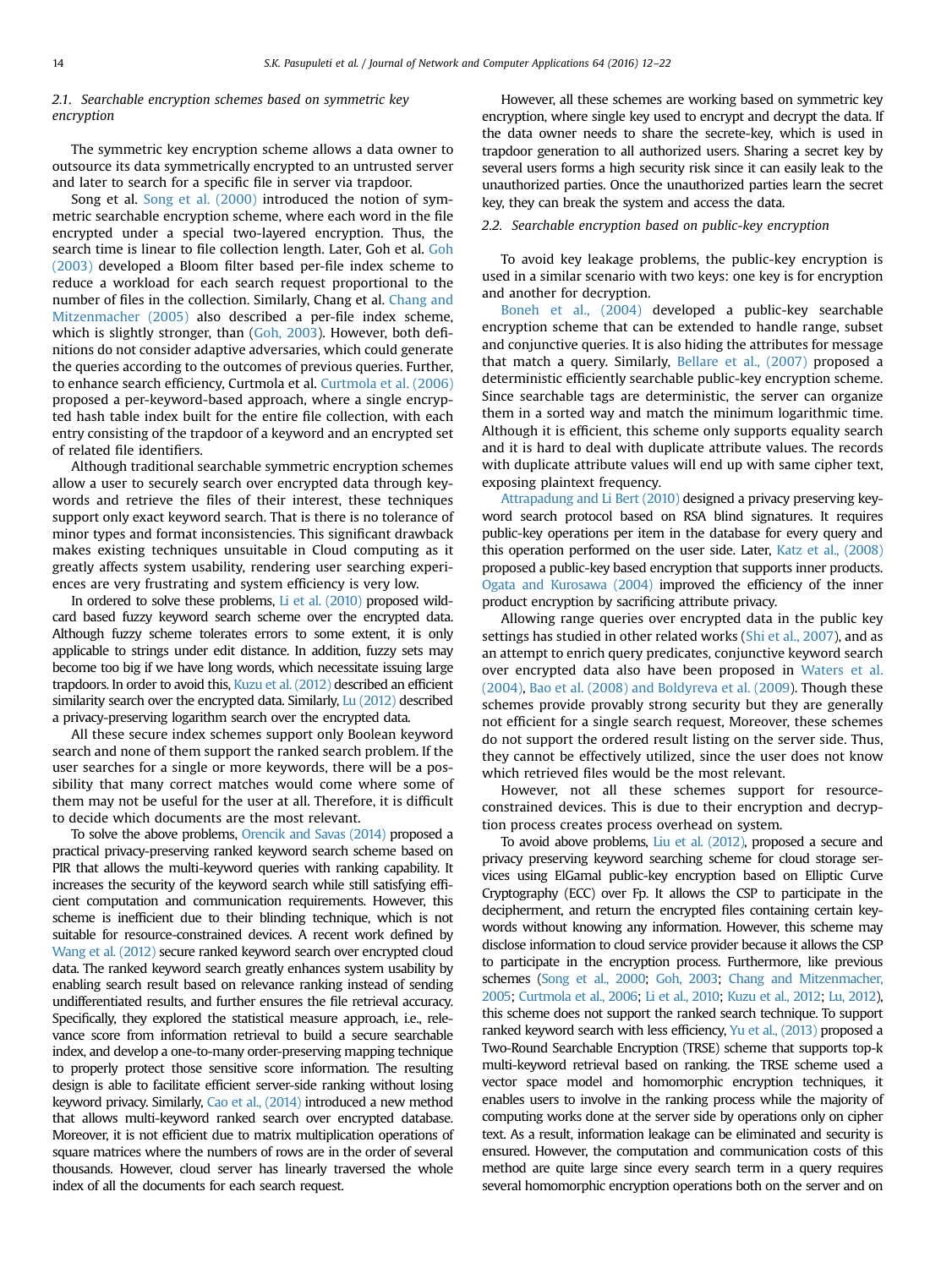<span id="page-3-0"></span>the user side. Further, it uses two-round communication process to retrieve the data from the server.

# 3. Problem statement

# 3.1. System architecture

In our work, we consider a model of cloud data storage system, which consisting of three main entities as illustrated in Fig. 1: Data Owner, Cloud Service Provider (CSP) and Authorized Users.

**Data Owner (DO):** is an entity that has large amount of data to be stored in the cloud, can be individual user having mobile constrained devices such as smart phones, PDA, TPM chip, etc. Cloud Service Provider (CSP): is an entity, provides data storage services and computational resources dynamically to the data owner and users

Authorized Users (AU): The data owner allows the authorized users to use their files and share some keying material with the data owner. The authorized users would retrieve the data from the cloud in an encrypted form and by decrypting it they get the original data.

The typical interactions between these three entities of the system (see Fig. 1) are follows:

- 1) The data owner wants to outsource the set of files on the cloud server in encrypted form while still keeping the capability to search them through keyword for effective data utilization reasons.
- 2) When an authorized user wants to retrieve the file collection, send a search request to the CSP
- 3) Then, the CSP search the files and returns set of files and hash values of files to the user.
- 4) Finally, the authorized user verifies the integrity and decrypts the files and gets the corresponding plaintext

# 3.2. System model

In above system model, the data owner first outsources the encrypted data files into cloud servers via Cloud Service Provider (CSP). Once data moves to the cloud, he has no control over it. This lack of control on data raises privacy issue in the cloud, even if CSP



Fig. 1. Cloud data storage architecture.

provides some standard security mechanism to protect the data from attackers, still it is hacking. Therefore, we need an efficient and secure mechanism to protect the privacy of sensitive outsourced data in the cloud.

In our scheme, we consider the efficient and secure ranked keyword search over encrypted data as follows: the search result should return the files according to certain ranked relevance criteria to improve file retrieval accuracy for users without prior knowledge on the file collection. However, the cloud server should learn nothing about the index and data as they exhibit significant sensitive information against keyword privacy. To reduce bandwidth, the CSP sends only top-k most relevant files to the users for inserted keywords.

### 3.3. Threat model

In threat model, we are considering mainly two types of threats, which are disturbing the outsourced data in the cloud: Internal Attacks and External Attacks

- 1. Internal Attacks: which are initiated by malicious insiders: Cloud users, malicious third party user (either cloud provider or customer organizations) are self-interested to accesses the data or disclose the data stored in the cloud. They also alter or modify the data.
- 2. External Attacks: which are initiated by unauthorized outsiders, we assume that external attackers can compromise all storage servers, so that they can intentionally access the owner's data

# 3.4. System goals

In order to address the privacy of sensitive data stored in the cloud, we propose an efficient and secure privacy-preserving approach with following goals:

- 1. Privacy Preserving: to ensure that there is no way for unauthorized parties and malicious insiders to access the sensitive data content from the cloud
- 2. Index Privacy: the search index or the query index does not leak any information about the corresponding keywords
- 3. Efficiency: the above goals should be achieved with less computation and communication overhead
- 4. Data Integrity: detect the modifications or deletions of data and maintain the consistency of data
- 3.5. Preliminaries and notations
- C the total file collection denoted as a set of *n* data files  $C = \{F_1,$  $F_2, \ldots, F_n$ .
- w –the keywords denoted as a set of m words  $w_i = \{w_1, w_2, \ldots\}$  $w_m$ }
- id( $F_{ij}$ ) the file identifier  $F_{ij}$  that can help to uniquely identify the actual file.
- $\bullet$  I the index built from the file collection, including a set of posting lists  $\{I(w_i)\}$
- Tw<sub>i</sub> the trapdoor for search request of keywords  $w_i$ .
- $\bullet$  H is cryptographic hash function like SHA-1 H:  ${0,1}^k \times {0,1}^* \rightarrow {0,1}^{\log(1)}$ .

### 4. Efficient and Secure Privacy-Preserving Approach(ESPPA)

The existing TRSE scheme [\(Yu et al., 2013](#page-10-0)) has been proposed based on fully homomorphic encryption and ranked keyword search for privacy of outsourced data. However, homomorphic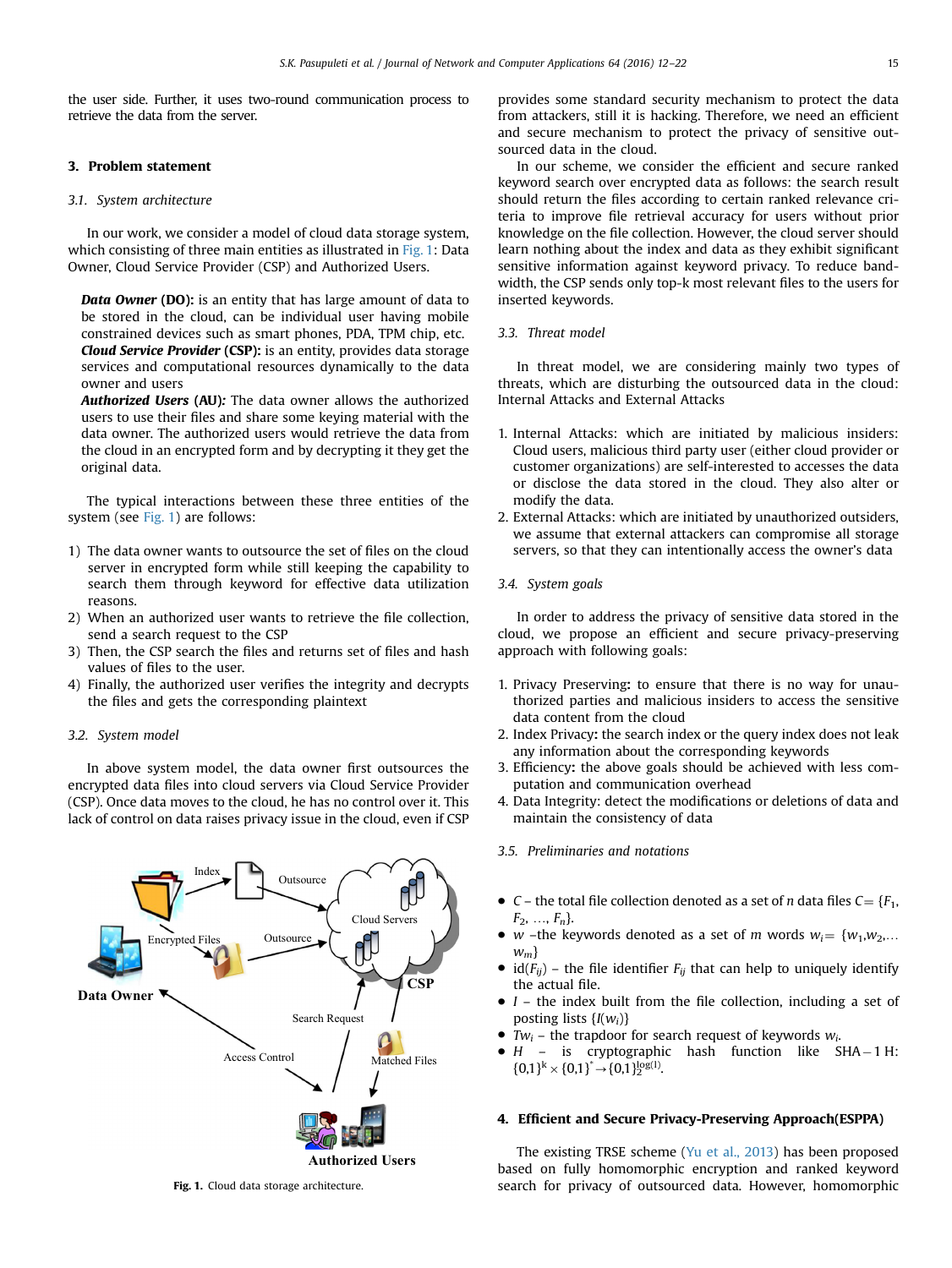encryption increases heavy computational burden on the data owner side of mobile resource-constrained mobile devices and ranked keyword search process would increase the high communication overhead due to the two-round communication between the cloud server and the authorized user for file retrieval.

To alleviate the computation and communication overhead and ensure the privacy of outsourced data of resource-constrained mobile devices in the cloud, we propose an Efficient and Secure Privacy-Preserving approach (ESPPA) using probabilistic public key encryption and ranked keyword search. In our scheme, the data owner creates an index for file collection then encrypts the both index and files. Later, the authorized user generates a query and sends to the server. When the cloud server receives a query, it searches for corresponding files, and sends top-k matched files to the authorized user. Then, the user decrypts the files and gets the original data. The ESPPP consists of three phases: (1) Setup phase, (2) Retrieval Phase and (3) Integrity verification

In setup phase, the data owner first generates public and private key pairs. Then builds the index from multiple keywords extracted from file collection, then calculate the relevance score and add to index post list. Then, to ensure the privacy of the index and file collection, the data owner encrypts the both. Finally, the data owner distributes the encrypted files and index to the cloud server.

Later, in retrieval phase, the data owner or authorized user generates trapdoor for set of keywords and send to the server. Then, the server search for the matched files and their corresponding relevance scores based on trapdoor. If keywords match with index, the server ranks the matched files based relevance score and send the files to the user in a ranked ordered manner. Then the data owner or user decrypts the file using private key

In integrity verification, the user verifies the integrity of both file collection and index i.e. stored data in cloud is safe or not?

# 4.1. Setup phase

In setup phase, the data owner pre-processes the file before outsourcing it into the cloud. It consists of three algorithms: (1) Key Generation, (2) Index Creation and (3) Privacy-Preserving.

#### 4.1.1. Key generation

In this algorithm, the data owner generates key pairs as follows: the data owner chose the two large primes and calculates  $N = pq$ . Next computes r and s using extended Euclidian algorithm where  $pr+qs = 1$ . Then public key is  $PK = \{N\}$  and private key is  $PR = \{p, q, r, s\}$ . The process of key generation is illustrated in Algorithm 1.

## Algorithm 1. Key Generation

- 1 Select two large random primes p,q
- 2 Calculate  $N = pq$ <br>3 Compute  $r \& s$  u
- Compute  $r$  & s using Euclidian algorithm where  $pr+qs = 1$
- 4 Public Key  $PK = \{N\}$  and Private key  $PR = \{p, q, r, s\}$

# 4.1.2. Index creation

After generating key pairs, the data owner creates an index for file collection. Without loss of generality, we use Wang's scheme [\(Wang](#page-10-0) [et al., 2012](#page-10-0)) as the base of our index creation. The process of index creation is illustrated in Algorithm 2.

# Algorithm 2. Index Creation

- 1 Procedure: Index Creation
- 2 Scan the file Collection C
- 3 Extract keywords  $w_i = \{w_1, w_2, \ldots w_m\}$  from the C
- 4 for each i from 1 to m
- 5  $I(w_i) = id(F_{ij})$ <br>6 end **for** end **for**
- 7 for *j* from 1 to  $w_i$
- 8  $S_{ij} = \sum_{t \in i}$  $\frac{1}{j}(1 + \ln f_{d,t})$ .  $\ln(1 + \frac{N}{f_t})$
- 9 end for
- 10 end for
- 11  $I(w_i) = (id(F_{ii})||(S_{ii}))$
- 12 return I

The detail of index creation in Algorithm 2 as follows:

1) the data owner scan the file collection  $C = \{F_1, F_2, ..., F_n\}$  and extract the its multiple keywords  $w_i = \{w_1, w_2, ..., w_m\}$  for each file  $F_i \in C$ , the data owner build index is

$$
I(w_i) = id(F_{ij})/1 \le i \le n \text{ and } 1 \le j \le m
$$
\n<sup>(1)</sup>

2) Then, calculate the relevance score for set of keywords in file  $F_{ij}$ using ranking function denoted as  $S_{ij}$ 

$$
S_{ij} = \sum_{t \in Q} \frac{1}{j} \cdot (1 + \ln f_{d,t}) \cdot \ln \left( 1 + \frac{N}{f_t} \right) \tag{2}
$$

where  $i$  is the set of keywords,

 $f_{d,t}$  denotes the term frequency in file F  $f_t$ , denote the number of files that contain term frequency t of term  $d$  in  $F$ N denotes the number of files,  $j$  is the length of the file

3) Add the relevance score to post index:

$$
I(w_i) = (id(F_{ij} \parallel (S_{ij}))
$$
\n(3)

We build the index by using the technologies from IR community like stemming that are employed to build searchable index I from file collection C ([Witten et al., 1999\)](#page-10-0).

### 4.1.3. Privacy-preserving

After creating an index, to ensure the privacy of index and files, the data owner encrypts both index and file collection. Due to the limited computing power on the data owner side, we encrypts index and files using probabilistic public key encryption technique ([Menezes et al., 1996\)](#page-10-0) instead of Homomorphic encryption ([Yu et al., 2013\)](#page-10-0). The procedure of encryption process is given in Algorithm 3 as follows:

- 1) Let the file  $F = \{m_1,...,m_n\}$  with length n, where each m<sub>i</sub> is a binary string of length h and index  $I(w_i)$
- 2) Select the random seed  $t$  and generate

$$
x = t^2 \mod N \tag{4}
$$

3) Generate the pseudorandom bits

$$
x_i = x_{i-1}^2 \text{ mod } N \tag{5}
$$

 $p_i = x \mod 2$  (6)

where  $p_i$  is least significant bits of  $x_i$ .

# Algorithm 3. Encryption

- 1 Procedure: Encryption
- 2 Owner authentic public key N
- 3 Let file  $f = \{m_i\}$ 1  $\le i \le n$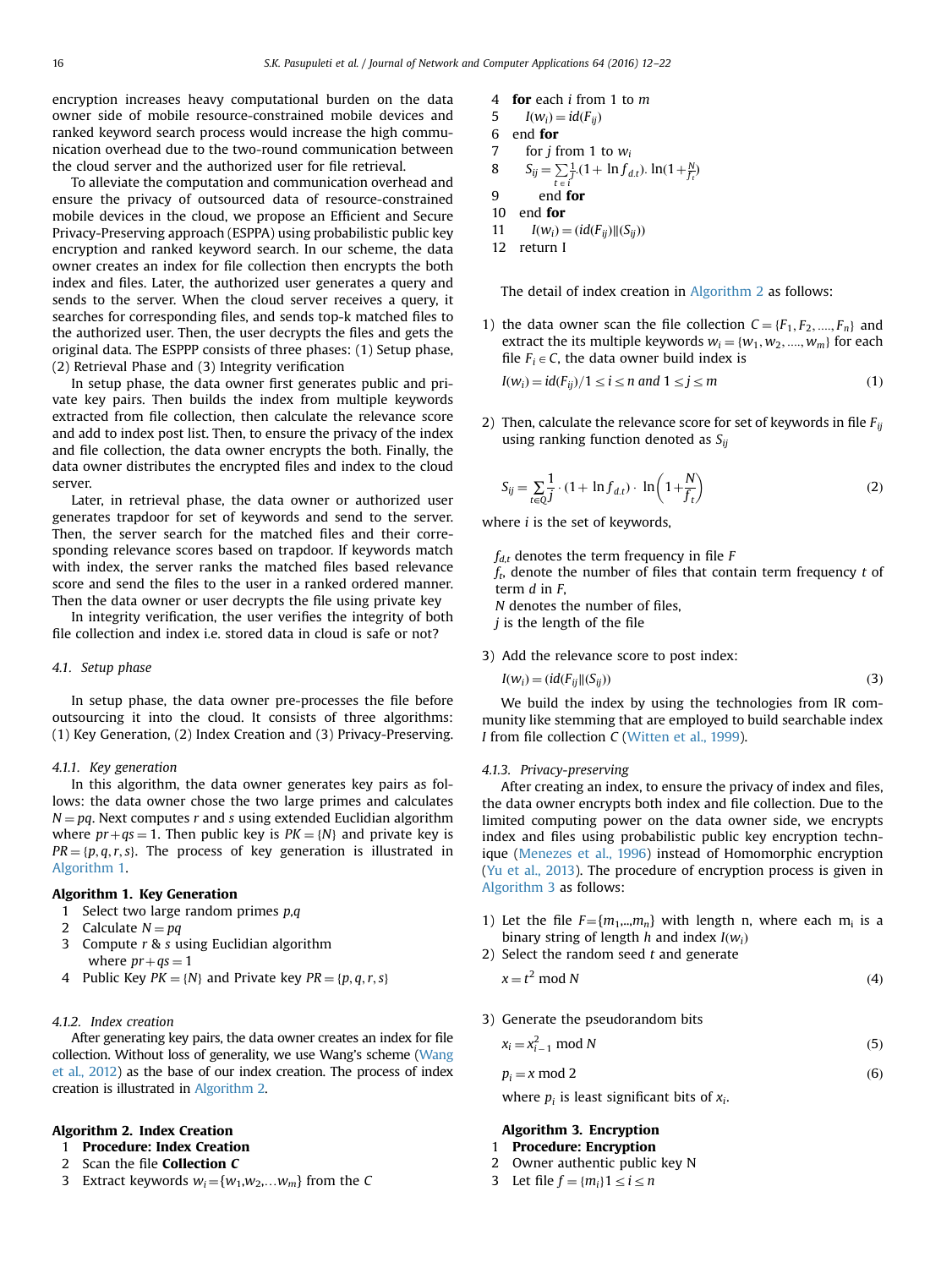4 Select r as a seed

 $x = t^2 \mod N$ 

5  $x = t^2 \mod N$ <br>6 for each *i* from 1 to *n* do

$$
7 \t x_i = x_{i-1}^2 \mod N
$$

- 8  $p_i = x_i \mod 2$  /pseudorandom sequence bits<br>9  $G$  compute  $I'(w_i) = n \otimes I(w_i)$
- 9 Compute  $I'(w_i) = p_i \oplus I(w_i)$ <br>10 Compute  $c_i = p_i \oplus m_i$
- 10 Compute  $c_i = p_i \oplus m_i$
- 11 end for
- 12 Compute  $x_{n+1} = x_n^2 \text{ mod } N$
- 4) Then, the pseudorandom bit sequence  $p_i$  XORed with index and plaintext to get the ciphertext

 $I'(w_i) = p_i \oplus I(w_i)$  (7)

and

 $c_i = p_i \oplus m_i$  (8)

5) Finally, generate next random

$$
x_{n+1} = x_n^2 \bmod N \tag{9}
$$

After encrypting the data, the data owner sends encrypted file collection and index  $C = \{c_1, c_2, \dots, c_n, I'(w_i)\}\$  to the CSP. The resulting<br>bit sequence  $x_i$  and to the authorized users or keep it locally. bit sequence  $x_{n+1}$  send to the authorized users or keep it locally.

## 4.2. Retrieval phase

In this phase, the authorized user retrieves the files from the CSP through ranked keyword search. This phase consists of three methods: (1) Trapdoor Generation, (2) Ranked Keyword Search and (3) Data Decryption

### 4.2.1. Trapdoor Generation

After storing the data in cloud, whenever the authorized user wants retrieve the file containing certain keywords, computes the trapdoor for keywords  $w_i \in W$  and sends to the CSP as search request. The procedure of computing trapdoor is given in Algorithm 4.

# Algorithm 4. TrapDoor Generation

- 1 Procedure: TrapDoor
- 2 user authenticate key r
- 3 Compute Trapdoor

4  $T_{w_i} = \sum_{i=1}^{m} H(w_i)^t$ 

- 5 Send trapdoor to cloud server
- 1) The User gets the trapdoor information from the owner
- 2) For inserted keywords, the user computes the trapdoor is

$$
T_{w_i} = \sum_{i=1}^{m} H(w_i)^r
$$
\n(10)

where  $H$  is a collision resistant hash function like SHA $-1$ , in which case  $p$  is 160 bits and  $r$  be the random key.

3) Then, the user sends trapdoor  $(T_{w_i},\,k)$  to the CSP where  $k$  is a optional value.

# 4.2.2. Ranked Keyword Search

In this method, the cloud server searches for the matching files after receiving a Trapdoor  $T_{w_i}$  from user as follows:

- 1) The cloud server first finds the matching entries of file via trapdoor  $T_{w_i}$ , if server gets matching file identifiers along with their associated relevance scores  $(id(F_{ii}||(S_{ii}))$
- 2) Then, the server ranks the matched files according to relevance scores and sends top-k most relevant files  $C_i = {c_1,c_2,...,c_k}$  1  $\leq$  $i \leq k$  to the user.

The procedure of ranked keyword search is illustrated in Algorithm 5.

# Algorithm 5. Ranked Search Index

# 1 Procedure: Ranked Keyword Search

- 2 for each level  $i$  from 1 to  $n$  do
- 3 if( $I'(w_i) = T_{w_i}$ )
- 4 Rank  $(C_i)$  highest level that match with query<br>5 end if
- 5 end if
- 6 end for
- 7 send  $C = \{c_1, c_2, \ldots, c_k\}$  to the user

To search the files, we use a  $B^+$  tree-based data structure to get the corresponding file list. We assume that there are  $n$  levels in the tree for some integer  $n>1$ . For each file, each tree level stores an index for frequent keywords of that file in a cumulative way. The server starts comparing the trapdoor against the first level identity of each file. If matching file found as a result of the comparison in the first level then this process continue to the other levels in tree as shown in Algorithm 5. Therefore, the overall search time is almost as efficient as on unencrypted data. Our search phase focus is on top-k retrieval, the server can process the top- k retrieval almost as fast as in the plaintext domain.

# 4.2.3. Data Decryption

After receiving the matched files from CSP for corresponding search request, the authorized user decrypts them with the private key and obtains their plain text. The procedure of decryption process is given in Algorithm 6 as follows:

# 1) To decrypt the file, the user computes

$$
d_1 = (p+1)/4)^{n+1} \mod (p-1)
$$
 (11)

$$
d_2 = (q+1)/4^{n+1} \mod (q-1) \tag{12}
$$

$$
a = x_{n+1}^{d_1} \bmod p \tag{13}
$$

$$
b = x_{n+1}^{d_2} \mod q \tag{14}
$$

- $x = brp + asq \mod N$  (15)
- 2) Then, the user uses x to construct  $x_i$  and  $p_i$  just as data owner did for encryption

$$
x_i = x_{i-1}^2 \mod N \tag{16}
$$

3) Finally, the user get the plaintext  $m_i$  by XORing the  $p_i$  with ciphertext blocks  $c_i$ 

$$
m_i = p_i \oplus c_i \tag{17}
$$

### Algorithm 6. Data Decryption

1 Procedure: Data Decryption: To recover plaintext from C, user should do the following:

- 2 Compute  $d_1 = (p+1)/4)^{n+1} \mod (p-1)$
- 3 Compute  $d_2 = (q+1)/4)^{n+1} \text{ mod } (q-1)$
- 4 Compute  $a = x_{n+1}^{d_1} \mod p$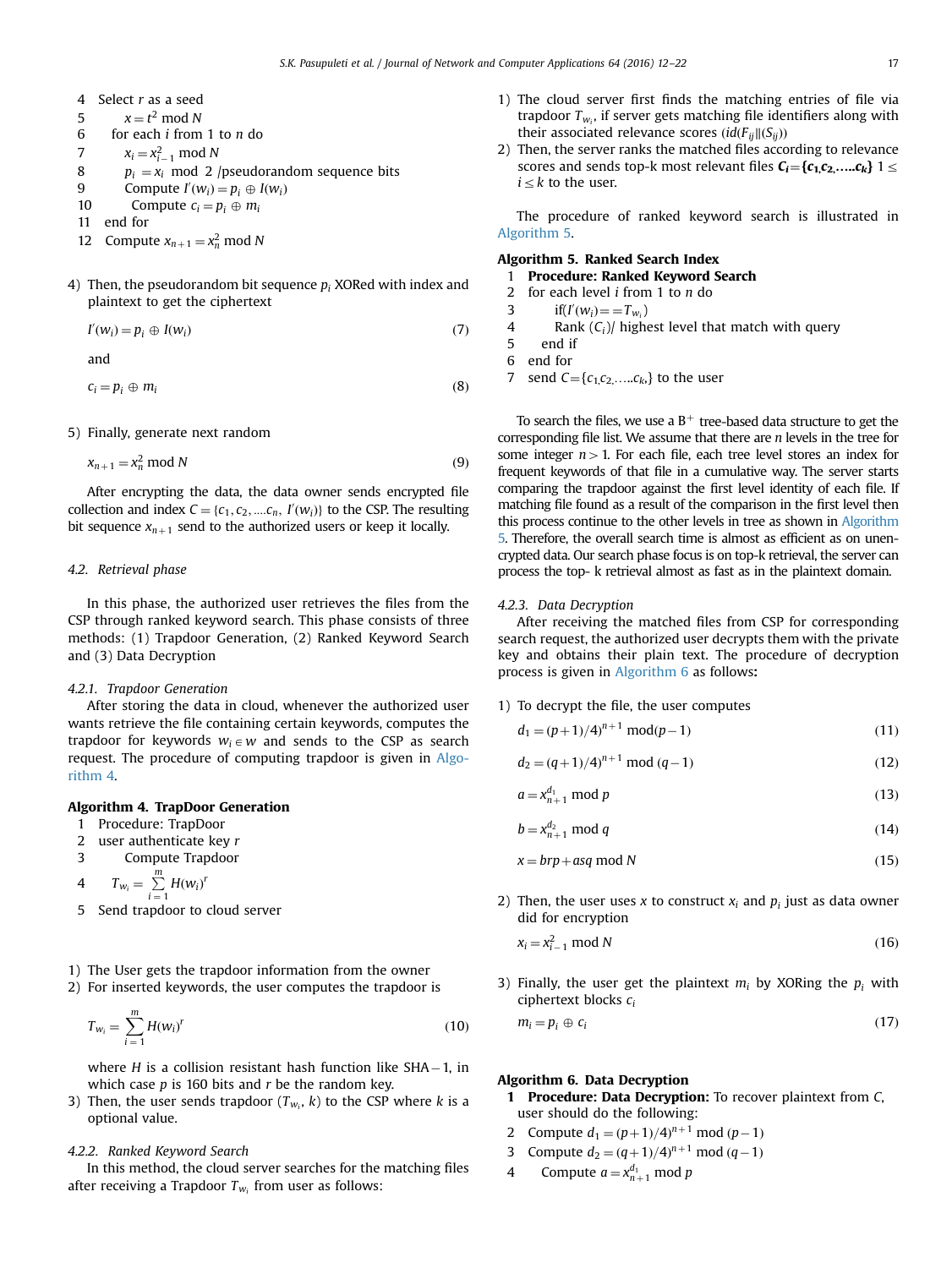5 Compute  $b = x_{n+1}^{d_2} \mod q$ 6 Compute  $x = brp + asq \mod N$ <br>7 **for** *i* to *n* do for  $i$  to  $n$  do 8 Compute  $x_i = x_{i-1}^2 \mod N$ 9 Let  $p_i$  be the h least significant bits of  $x_i$ 10 end for 11 Compute  $m_i = p_i \oplus c_i$ 

### 4.3. Integrity verification

Due to possible data corruption by internal attacks i.e., insider attacker adds in scrambled data into the encrypted files or even to the encrypted index, the search result may return false files to the user. We need a security mechanism to verify the integrity of the search results by the user is desirable.

Therefore, we design an integrity check mechanism over the returned search results to address data corruptions problems. In order to verify the integrity of data, we are using collisionresistant hash function  $H$  (e.g., SHA $-1$ ) as follows:

1. The data owner computes the hash value of each file and index before storing them in the cloud:

 $h_1 = \{H(I'(w_i) || \phi(F_i)\}_{1 \le i \le m, 1 \le i \le n}$ 

where  $H$  is a hash function,  $m$  is number of keywords and  $n$  is the total number of files.

- 2. Then, the data owner stores hash values locally or may share with authorized users.
- 3. Later, upon receiving a query request from the user, the cloud server computes hash value  $h_2$  of file collection, index and sends hash value  $h_2$  along with ranked search results:

 $h_2 = \{H(I'(w_i) || \phi(F_i)\}_{1 \le i \le m, 1 \le i \le n}$ 

4. After receiving the search results from the cloud server, the user compares hash value of file collection and index before uploading to cloud and after receiving from the cloud is

```
h_1 = h_2?
```
5. if  $h_1 = h_2$  the user can be assured that returned files from the cloud server has integrity and maintaining the correct ranking order in index, other wise data are corrupted in cloud.

As a result, the proposed scheme can achieve the integrity of encrypted files and index stored in cloud. In this way, privacypreserving approach satisfies the design goal of data privacy along with data integrity.

# 5. Security analysis

In this section, we analyze the security of our scheme against insider and outsider attacks and chosen cipher-text attacks.

Definition 1. (Semantic Security) Semantic security captures our intuition that given a cipher text, the adversary (insider/outsider) learns nothing about the corresponding encrypted plaintext, thus, we can say that it is semantically secure.

Definition 2. (Data Privacy) ESPP approach has data privacy, if there is polynomial time adversary that, the given retrieved encrypted data and the corresponding encrypted secret key, learns nothing about the data.

Definition 3. (Index Privacy) A ESPP approach has index privacy, if for all polynomial time adversaries that, given index I for set of keywords, does not leak any information about the corresponding keywords.

Definition 4. (Data Integrity) the ESPP approach has data integrity, if an insider attacker alters or modified the data, they can be detected by users.

**Definition 5.** A hash function  $H$  is collision resistant; if for any polynomial-time probabilistic algorithm A, i.e.  $Pr[(x, y) = A(1^k, H) : x \neq y$ ,  $H(x) = H(y)$  $x \neq y \land H(x) = H(y)$ 

is negligible.

Theorem 1. The ESPPP is semantically secure against insider/outsider attacks according to Definition 1.

Proof. Here, we have to prove that adversary (insider/outsider) cannot access or learn nothing from the cipher text and index.

Consider our key generation and encryption process: the data owner selects two large primes p, and q, generates public and private key pairs  $PK = \{N\}$  and  $PR = \{p, q, r, s\}$  and then encrypts the file using public key  $x_i = x_{i-1}^2 \mod N$   $p_i = x_i \mod 2$  and  $c_i = p_i \oplus m_i$ .

Observe that  $N$  is an integer; an adversary (insider/outsider) can see only the ciphertext  $c_i$ . Assuming that factoring N is difficult, and then h least significant bit of the principal square root  $x_n$ of  $x_{n+1}$  modulo N is simultaneously secure. Thus, the adversary (insider/outsider) can do nothing better than guessing the pseudorandom bits  $p_i$ ,  $1 \le i \le t$ . More formally, if the integer factorization problem is hard, then the ESPPP is semantically secure against insider/outsider attacks.

Theorem 2. The proposed ESPPP satisfies Data Privacy and Index Privacy according Definitions 2 and 3.

**Proof.** Here, we prove that data privacy and index privacy against CCA. In this attack, the attacker may have temporary access to encryption files and tries to decrypt it. We do this by modifying our system based on the assumption that the RSA function is intractable. This implementation maintains the same cost of encryption, decryption, and same security against sensitive information attacks as integer factorization problem. Secure the information against the CCA as the deterministic RSA as follows:

Let N be the modules in the RSA module. i.e  $N=pq$  where p and q are the primes of the same size. Let the file of the data owner contains such a composite number  $N$  whose factors  $p$  and  $q$  only knows to data owner.

Define  $p_i$  to be the bit vector whose value is significant bits of  $x_i$ , where  $x_i = x_{i-1}^2 \mod N$ . To encrypt the  $m_i$  pick a random  $p_i$ , then data owner compute  $c_i = n_i \oplus m_j$  and  $x_i = x_i^2 \mod N$ . To decrypt  $m_i$ , the owner compute  $c_i = p_i \oplus m_i$  and  $x_{n+1} = x_n^2 \mod N$ . To decrypt  $m_i$ , the user computes  $x_i - x_i^2 \mod N$  and  $m_i - n_i \oplus c_i$ . The given  $x_i - x_i^2$ user computes  $x_i = x_{i-1}^2 \mod N$  and  $m_i = p_i \oplus c_i$ . The given  $x_i = x_{i-1}^2 \mod N$  is bard for attacker to compute random seed x to access the mod  $N$  is hard for attacker to compute random seed  $x$  to access the file? If so, thus one may build extreme efficient encryption scheme. Hence, it is secure against the Chosen-Cipher text Attack (CCA)

Hence, due to security strength of our encryption scheme against insider/outsider attacks and Chosen-Cipher text Attack (CCA) from Theorems 1 and 2, the data privacy and index privacy is well protected.

Theorem 3. ESPP approach satisfies the data integrity according to Definition 4.

Proof. We can now prove that ESPP approach has data integrity against insider attacks.

If data is corrupted by insider attacker in cloud environment, the user checks over this attack by matching hash value  $h_2$  from cloud server with hash value  $h_1$  from data owner. So that user can detect that the data modification or alteration to data occurred in

<span id="page-6-0"></span>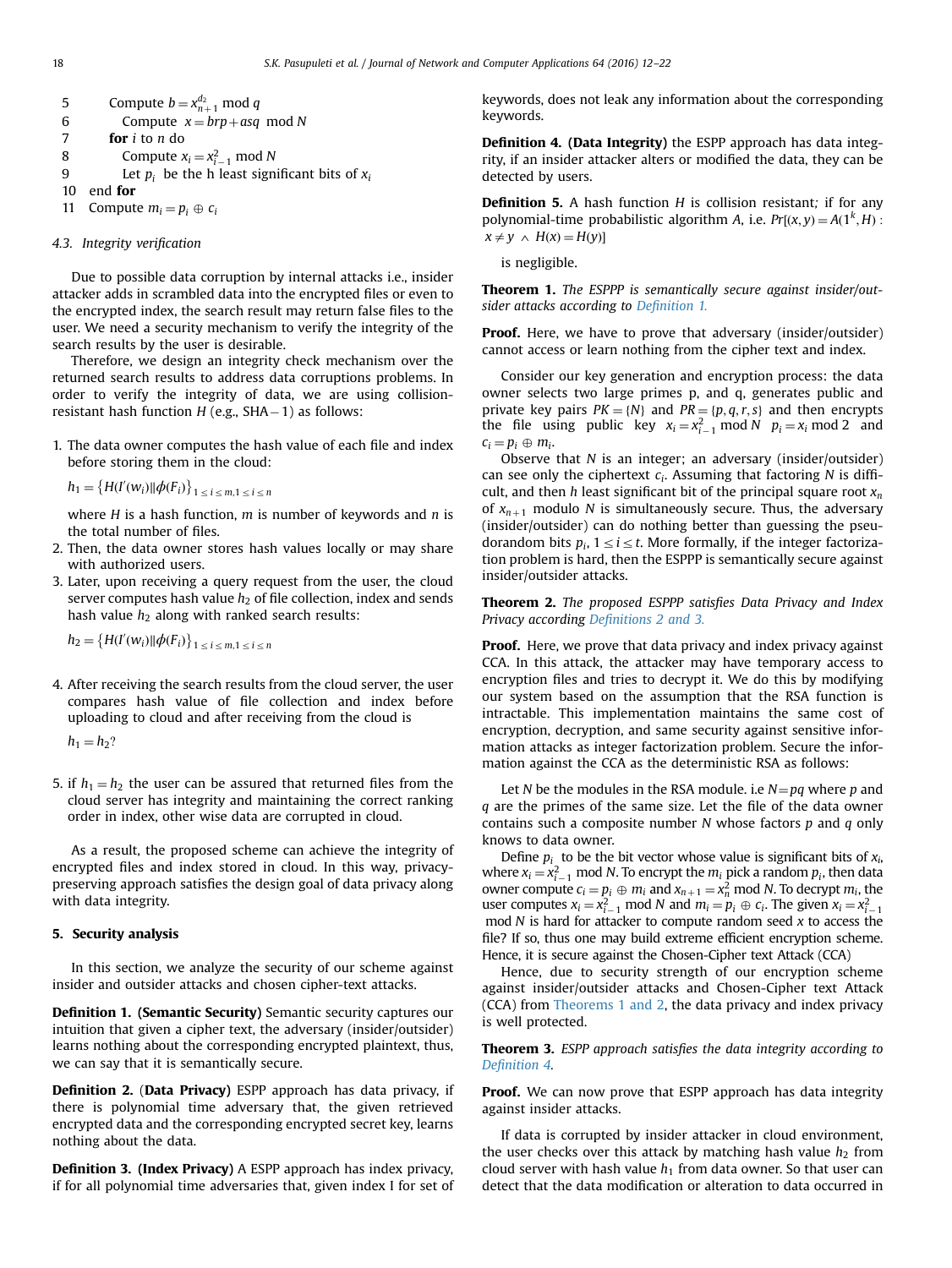<span id="page-7-0"></span>cloud i.e. if  $h_1 = h_2$  says that encrypted data and index is not modified in cloud and data integrity is satisfied, other wise encrypted data/index is modified.

Hence, if an insider attacker adds in scrambled data to encrypted files or encrypted index must be detected. In this way, ESPP approach satisfies the integrity of data stored in cloud against insider attacks.

# Theorem 4. The hash function H is collision resistant, it is

Computationally hard for attacker to find two different inputs  $x \neq y$ that have same hash value H  $(x) = H(y)$  according to Defi[nition 5.](#page-6-0)

Proof. We prove that any attacker cannot produce same hash value on two distinct inputs.

Formally, a pair of inputs  $x$ ,  $y$  are called collision for function  $H$ if  $x \neq y$  but have same hash  $H(x)=H(y)$ . The collisions-resistance requirement states that any probabilistic polynomial-time algorithm A, that is on given inputs, succeeds in a finding a collision for the function H with negligible probability.

Therefore, if H is collision resistant, it is computationally infeasible to find two distinct inputs x and y that produce the same hash value, i.e.,  $H(x) = H(y)$ .

Hence, an attacker cannot inject hash a value and thus, it does not make  $h_1 = h_2$  due to security strength of hash function.

### 6. Performance evaluation

In this section, we present performance analysis of the ESPPA, in which communication and computation costs are analyzed separately. Especially, low computation costs on the data owner and authorized users side are crucial for rendering the ESPP approach is feasible for mobile applications where the data owner and users usually perform the all computations through resourceconstrained mobile devices such as smart phones.

We have conducted the experimental evaluation of the proposed ESPPP scheme on real data set: Request For Comments (RFC) database [\(RFC, 2012\)](#page-10-0). Our experiment environment includes the user and server. The user use the C programming language on a Linux machine with dual Intel Xeon CPU running at 2.0 GHz and algorithms use both open ssl and MATLAB libraries and the server use C programming on a Linux machine with Xeon E5620 CPU running at 2.4 GHz. The user acts as a data owner, authorized user, and the server acts as a CSP. The performance of our scheme evaluated regarding the efficiency in terms of computation and communication costs.

### 6.1. Computation cost

In this section, we evaluate the computation cost of the data owner, authorized user, and cloud server.

### 6.1.1. Data Owner

Here, we measure the computation cost of the data owner during the setup phase, which includes key generation, encryption and index build algorithms. We mainly concentrating on computation cost of data owner for encrypting the file collection and compare the experimental results with existing scheme.

Fig. 2 shows that ESPPA encryption process is quite efficient because it takes only 1 modular multiplication to encrypt h bits of plaintext. By comparing TRSE encryption technique ([Yu et al., 2013\)](#page-10-0), the ESPPA encryption takes less computation cost for longer files (GB).

The computation cost of key generation and index creation is negligible compare to encryption process.



Fig. 2. Computation cost of Data Owner for Encrypting the File.



Fig. 3. The time to generate Trapdoor on different number of keywords.

## 6.1.2. Authorized users

Here, we analyze the computation cost of authorized user to generate trapdoor for multiple keywords and decrypt the retrieved files in retrieval phase.

6.1.2.1. Trapdoor generation. The Trapdoor generation  $T_{w_i}$  from multiple keywords requires only addition operations. Fig. 3 shows the time to generate a trapdoor of different lengths of keywords and [Fig. 4](#page-8-0) shows that time to generate trapdoor for queried keywords where number of keywords are 4000. In both cases, our scheme is efficient than TRSE [\(Yu et al., 2013\)](#page-10-0), because they encrypt the trapdoor.

6.1.2.2. Data decryption. Upon receiving the files from the server, the user decrypts the files and gets the corresponding plaintext. The probabilistic public-key decryption is quite efficient because its requiring 1 exponentiation modulo  $p-1$ , 1 exponentiation modulo  $q-1$ , 1 exponentiation modulo p, 1 exponentiation modulo q, and n multiplications modulo N to decrypt  $h_n$  cipher text bits. By comparing homomorphic decryption for longer files, probabilistic public-key decryption takes less computation cost. [Fig. 5](#page-8-0) shows that the computational cost of user for decrypting large files in ESPPP is less than that in TRSE.

The main difference between proposed ESPPP scheme and TRSE scheme is that the former uses the Homomorphic encryption and decryption algorithms to encrypt and decrypt the files, which require more computation cost, whereas ESPPA uses the probabilistic public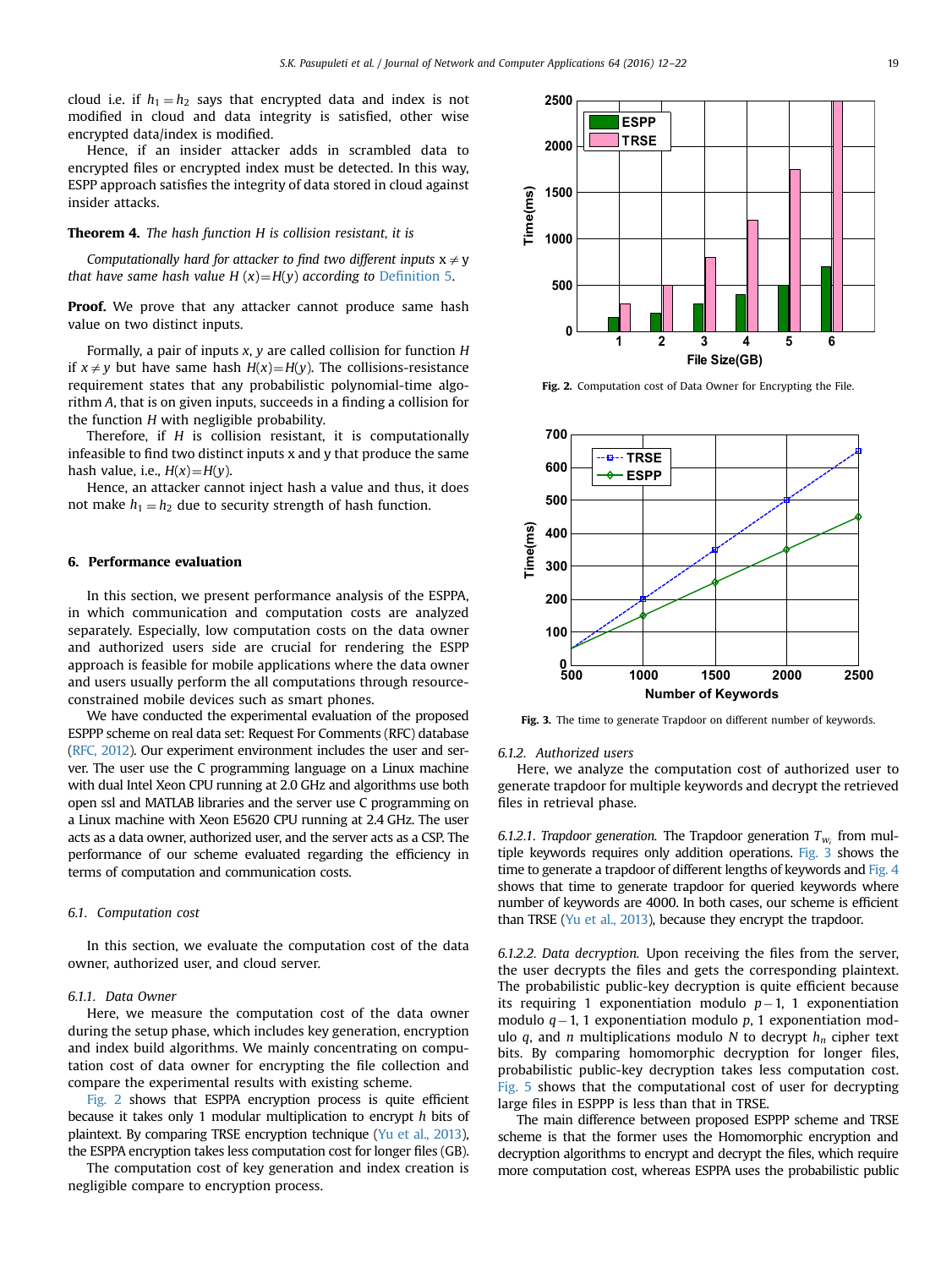<span id="page-8-0"></span>

Fig. 4. The time to generate Trapdoor for different number of queried keywords.



Fig. 5. Computation Cost of Authorized user for decrypting the files.

key encryption and decryption algorithms to encrypt and decrypt the files, which require less computation cost. We claim that ESPPA scheme reduces the computational overhead of a thin client, thus it is more adaptable to resource-constrained mobile devices in cloud environment than TRSE [\(Yu et al., 2013\)](#page-10-0). To validate our claim, we compared the computation cost of our scheme with existing scheme during the encryption and decryption process as shown in [Figs. 2](#page-7-0) and 5 respectively.

### 6.1.3. Cloud server

Here, we measure the time of the server for search the matching files based on search request (trapdoor) generated by the user and for selecting top-k files from total file collection. Fig. 6 shows the time to search the files based on trapdoor; the search time includes fetching the file entry list in the index using  $B+$  tree. The overall search time of ESPPA is almost as efficient as compared existing TRSE [\(Yu et al., 2013](#page-10-0)). Similarly, Fig. 7 shows the time of server to select the top-k files from the all matched files based on relevance score computed by data owner. From Fig. 7, we can see that top-k file retrieval time against the value of k increases for the same index of ESPPP performs better than TRSE [\(Yu](#page-10-0) [et al., 2013](#page-10-0)) where relevance score calculated at server side. Therefore, computation cost of server for retrieval of top-k files from whole file collection is less compared to existing TRSE [\(Yu et al., 2013](#page-10-0)) scheme.

### 6.2. Communication cost

We analyze the communication cost of proposed ESPPA scheme between the authorized user and server during file retrieval



Fig. 6. The time of the server to search the files based on queried keywords.



Fig. 7. The time of server for selecting Top-k files where total number of  $files = 2000$ 

process. In [Fig. 8,](#page-9-0) we show communication cost of our scheme and compare results with TRSE scheme. From [Fig. 8](#page-9-0), we can observe that ESPPA vastly reduces the communication overhead burden compared to TRSE [\(Yu et al., 2013\)](#page-10-0) scheme, because ESPPA use one round communication between the user and server to retrieve the matched files back, where as TRSE scheme uses two round communication process between the user and server.

### 6.3. Experimental results on real mobiles devices

Moreover, we implement the ESPP approach on real mobile device and Enron Email Dataset ([Cohen, 2013](#page-10-0)). The user uses java language on Android smart phone has 1.2 GHz with 1 GB RAM.

Here, we analyze the computation cost of user for encrypting, decrypting the files and generating trapdoor respectively as shown in [Figs. 9](#page-9-0)–[11](#page-9-0).

[Figs. 9](#page-9-0) and [10](#page-9-0) show that computation cost of ESPP is less efficient than existing methods such as TRSE [\(Yu et al., 2013](#page-10-0)), MRSE ([Cao et al., 2014\)](#page-10-0) and RRSE [\(Wang et al., 2012\)](#page-10-0). Because, the ESPP approach uses the probabilistic public key encryption and Decryption algorithms where as existing methods uses deterministic encryption and decryption algorithms.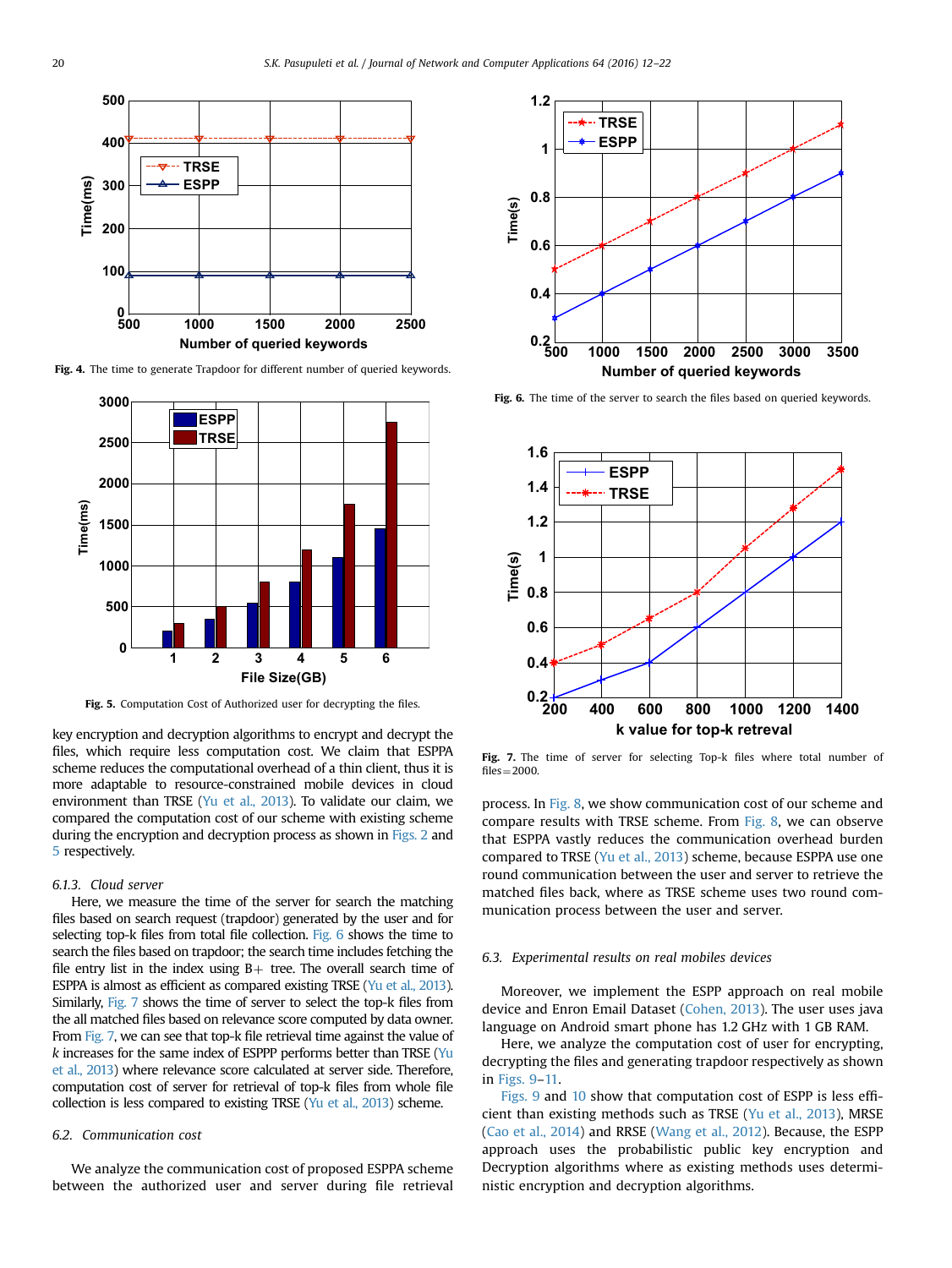<span id="page-9-0"></span>



Fig. 9. Computation Cost of Data Owner for encrypting the files on real smart phone.

Fig. 11 shows the time to generate a trapdoor of different lengths of keywords. As shown Fig. 11, the time to generate trapdoor is changeless when the number of queried keywords increases. The total time cost of trapdoor generation of ESPP is efficient than existing approaches TRSE [\(Yu et al., 2013](#page-10-0)), MRSE [\(Cao et al., 2014](#page-10-0)) and RRSE [\(Wang et al., 2012\)](#page-10-0). Because existing use large key size for generating trapdoor.

# 7. Discussion on future enhancement

The above discussions have shown how to achieve an efficient ESPP approach. In this section, we give further discussions on how to make the ESPP approach more readily deployable in practice. Based on the current research, there are two interesting research issues to be addressed in ESPP approach.

# 7.1. Efficiency improvement

During the implementation, we observe that proposed approach achieved the efficiency at the Data Owner side and user side. However, our ranked keyword search mechanism at server side is inefficient when searching for large volumes of data, especially in Big Data environment, which will lead to significant search accuracy performance degradation. This will make it even more challenging to design ranked keyword search schemes that



Fig. 10. Computation Cost of Authorized user for decrypting the files on real smart phone.



Fig. 11. The time to generate Trapdoor on different number of keywords on real smart phone.

can provide efficient and reliable online information retrieval on large volume of encrypted data.

To solve this problem and, thus, improve efficiency, a tradeoff of the efficiency of ranked search mechanism is needed.

### 7.2. Dynamic data updates

In Cloud storage, the outsourced file collection may be updated in addition to being retrieved for practical importance. There are three main dynamic data operations such as insertion, modification and deletion for updating documents and corresponding index. Since dynamic data operations also affect the document frequency of corresponding keywords, we also need to update the dictionary and relevance score.

In a practical cloud computing system, data updates like adding, modifying or deleting files and index lead to a new challenge to the ESPP without introducing re-computation overhead on data owners.

Hence, an ESPP approach should support efficient dynamic data operations on documents and index without violating privacy.

### 8. Conclusions and future directions

In this paper, we addressed the problem of supporting efficient and secure privacy-preserving ranked keyword search over the